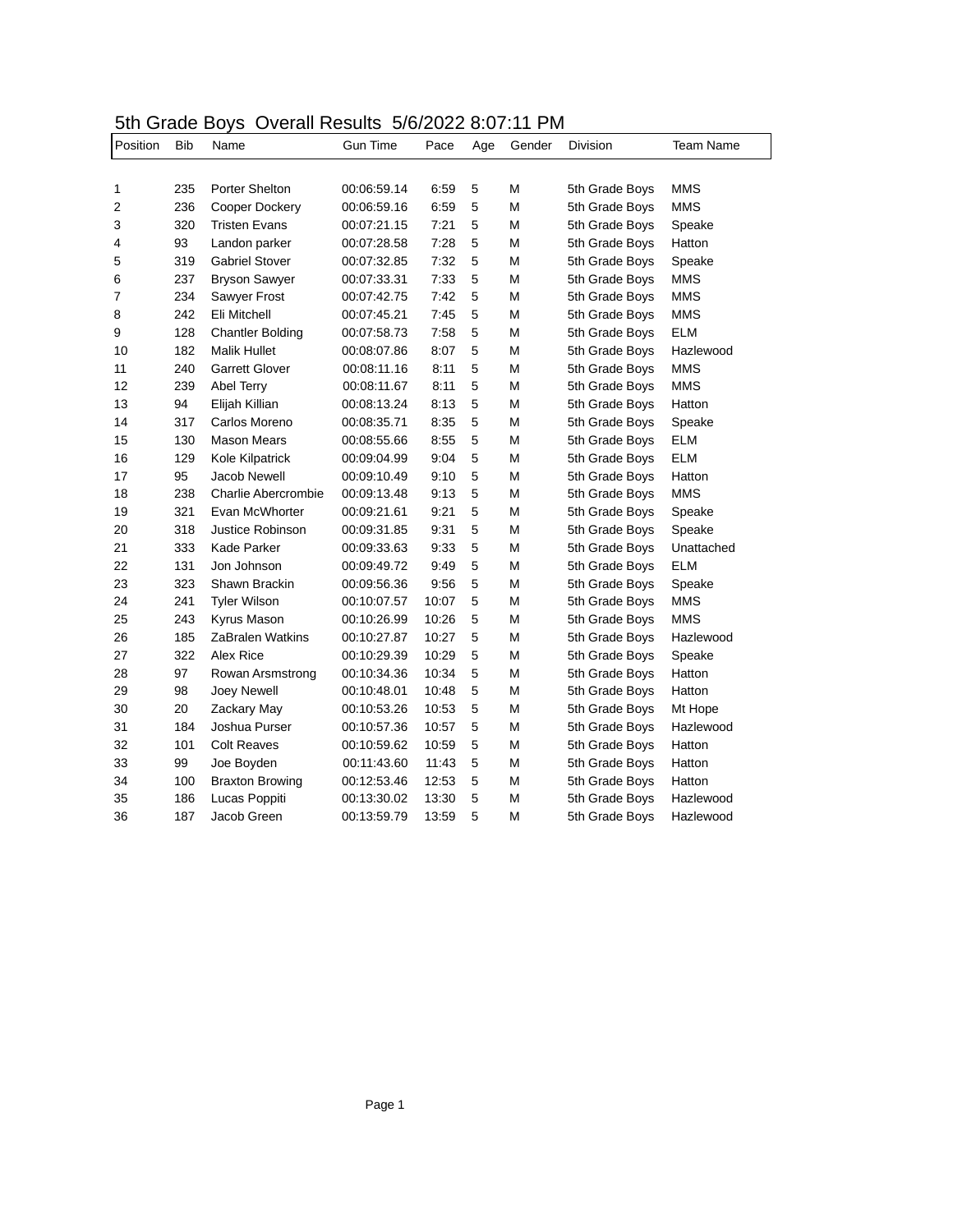## 5th Grade Boys Overall Results 5/6/2022 8:07:14 PM

| Position | <b>Bib</b> | Name | Gun Time | Pace |  | Age Gender | Division | Team Name |
|----------|------------|------|----------|------|--|------------|----------|-----------|
|----------|------------|------|----------|------|--|------------|----------|-----------|